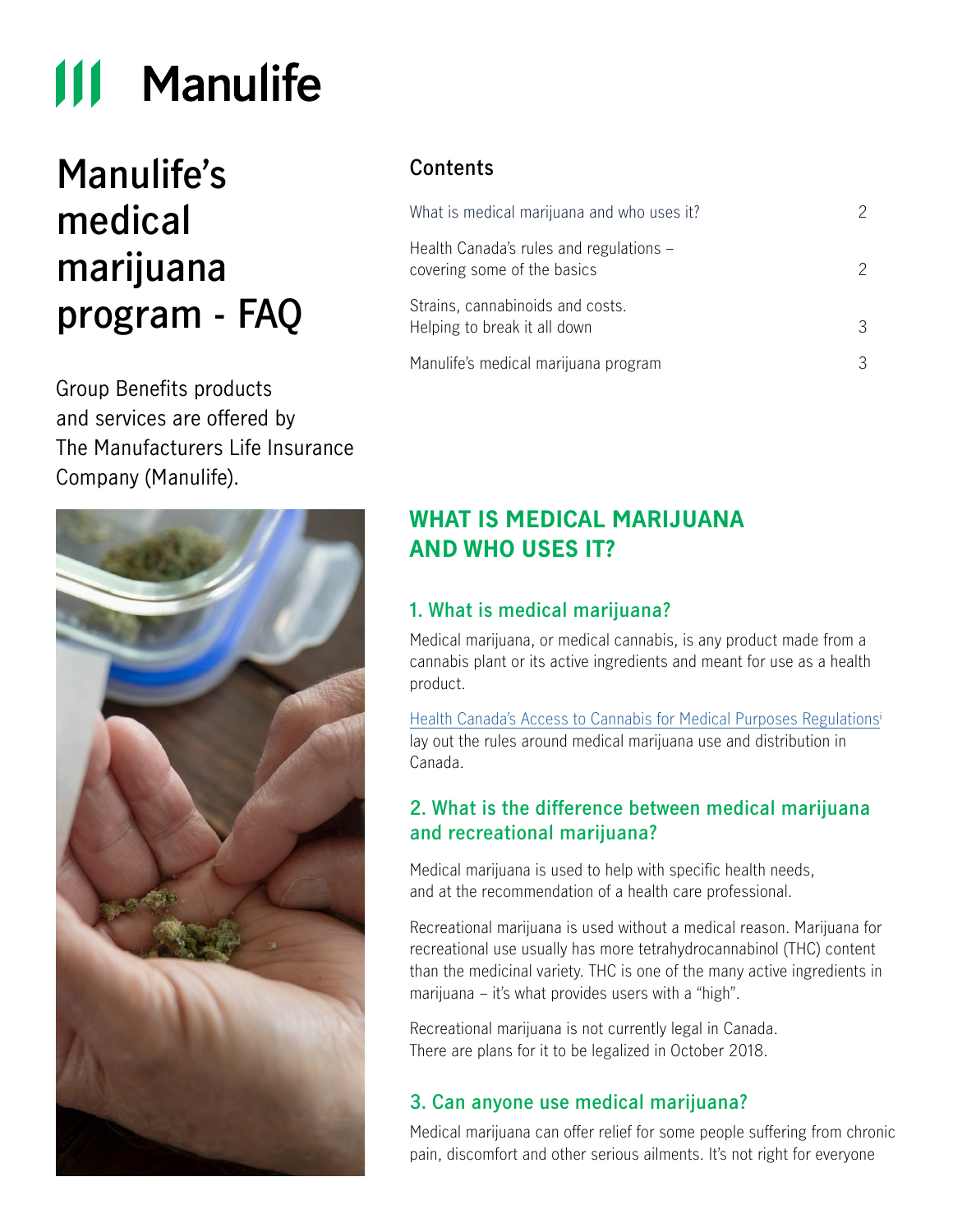<span id="page-1-0"></span>though. Health Canada has given guidelines on who should **not** use medical marijuana. This includes patients who

- **•** are under 25 years old,
- **•** are allergic to smoke or any cannabinoid,
- **•** have serious liver, kidney, heart or lung disease,
- **•** have a personal or family history of serious mental disorders such as schizophrenia, psychosis, depression, or bipolar disorder,
- **•** are pregnant, are planning to get pregnant, or are breastfeeding,
- **•** are a man who wishes to start a family, or
- **•** have a history of alcohol or drug abuse, or substance dependence.

There may be other situations where medical marijuana should not be used.

Marijuana may interact with several drugs. Patients should tell their health care provider about any prescription drugs, non-prescription drugs or herbal products they're taking,

before starting treatment with medical marijuana.

## **HEALTH CANADA'S RULES AND REGULATIONS – COVERING SOME OF THE BASICS**

## **1. Is medical marijuana legal in Canada?**

Medical marijuana has been a valid treatment option in Canada for many years. It's legality though, is actually quite complicated.

The Federal Government hasn't formally legalized medical marijuana yet. That's expected to happen in the fall of 2018.

But, the Supreme Court has ruled the Federal Government must provide reasonable access to a legal source of marijuana for medical purposes. This ruling was based on a number of important court cases.

This means Canadians can legally access the drug, if they follow the rules laid out by Health Canada in the [Access to](https://www.canada.ca/en/health-canada/services/publications/drugs-health-products/understanding-new-access-to-cannabis-for-medical-purposes-regulations.html)  Cannabis for Medical Purposes Regulations<sup>ii</sup>.

## **2. What information is needed before a patient can get medical marijuana?**

According to Health Canada's [Access to Cannabis for Medical](https://www.canada.ca/en/health-canada/services/publications/drugs-health-products/understanding-new-access-to-cannabis-for-medical-purposes-regulations.html)  [Purposes Regulationsi](https://www.canada.ca/en/health-canada/services/publications/drugs-health-products/understanding-new-access-to-cannabis-for-medical-purposes-regulations.html)i, a patient must fill out the following

two documents before accessing medical marijuana:

**1. A medical document from their primary doctor.** A medical document from their primary doctor. It's essentially a prescription for medical marijuana. Health Canada lists what information must be included in the document, and provides a sample on its website<sup>iv</sup>.

**2. A registration form from a licensed producer.**

Registration forms from different producers may not look the same. They all ask for the same basic information though. This includes the patient's

- Full name,
- birth date.
- phone number,
- home and delivery address,
- caregiver's information (if one is available), and
- health care provider's name and office address.

The form will also ask the patient to certify a number of statements, confirming

- they are a resident of Canada,
- the information they give is correct and complete,
- the medical document is included in the application,
- they will use the product for their own purposes, and
- they understand the risks associated with medical marijuana.

Some patients may need different marijuana products that are not all offered by the same licensed producer. In this case, their primary doctor will issue as many medical documents as needed, so the patient can register with as many licensed producers as needed.

## **3. Where can someone buy medical marijuana?**

According to Health Canada's Access to [Cannabis for Medical](https://www.canada.ca/en/health-canada/services/publications/drugs-health-products/understanding-new-access-to-cannabis-for-medical-purposes-regulations.html)  Purposes Regulations<sup>y</sup>, people can access medical marijuana by:

- 1. registering with a licensed producer to buy it direct from their website and have it mailed to their home,
- 2. registering with Health Canada to grow a limited amount for their own medical purposes, or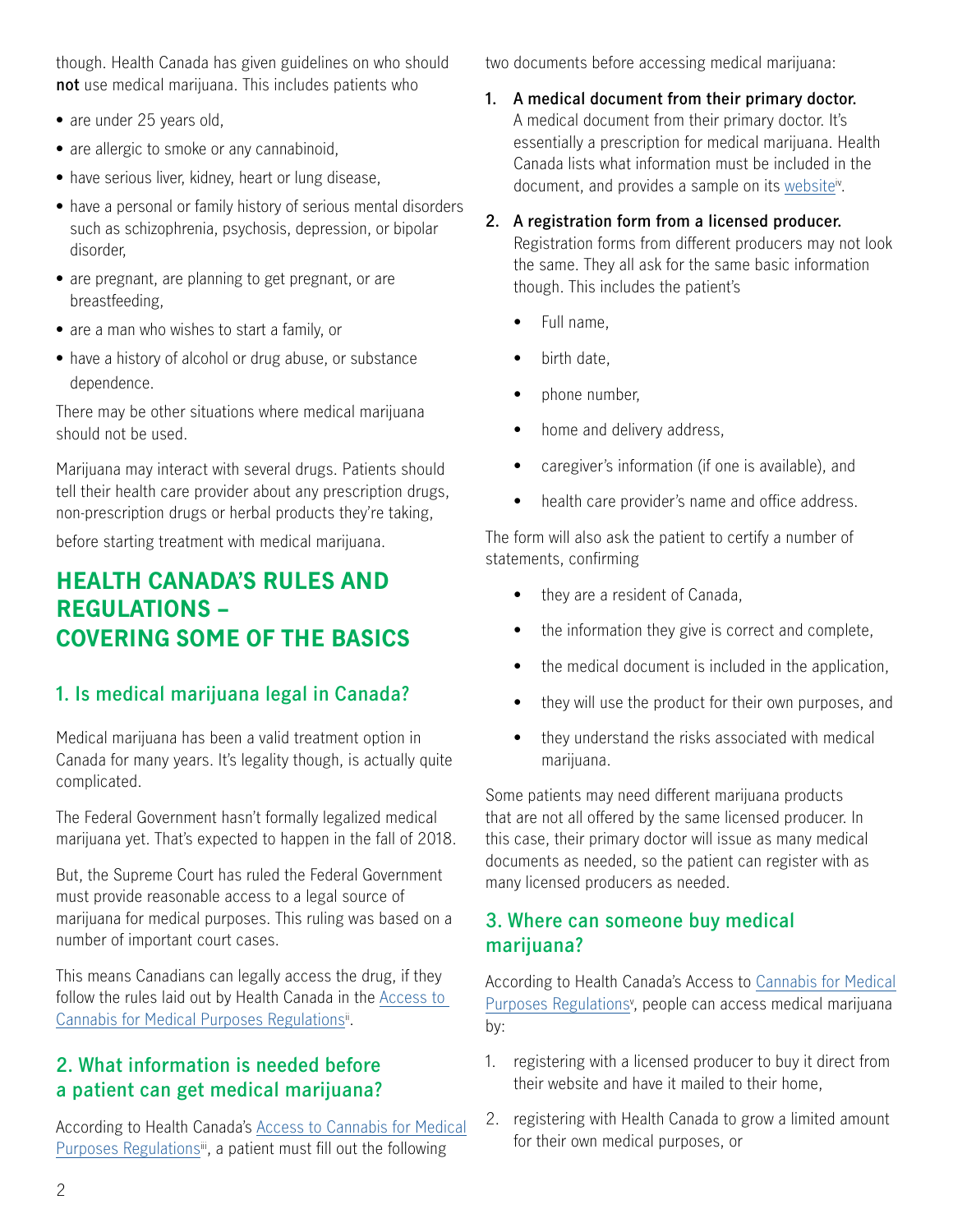<span id="page-2-0"></span>3. registering with Health Canada and designating someone else to grow a limited amount for their medical purposes (a designated person can only grow enough for two people, including themselves).

Currently, there are more than 90 licensed producers in Canada. They can only dispense medical marijuana by shipping it directly to the patient.

All other options, such as dispensaries, compassion clubs and other storefronts cannot legally sell medical marijuana. Their status is not expected to change once marijuana is legalized in October 2018.

## **STRAINS, CANNABINOIDS AND COSTS. HELPING TO BREAK IT ALL DOWN.**

## **1. What do we mean when we talk about different strains of marijuana?**

Talk about different strains of medical marijuana can be confusing. It's easiest to think of the strains in terms of dog breeds.

Dogs are all part of the same species but different breeds have different characteristics. The same is true for marijuana. Each strain of marijuana can be thought of as a "breed". Each breed, or strain of cannabis plant, is developed with a specific combination of cannabinoids in mind. (Cannabinoids are molecules found in marijuana. There are more than 85 molecules that make up marijuana's active ingredients.)

When a new strain of plant is created it's often given a name that speaks to what it looks like, where it comes from, or the effect it has on patients. Sometimes the plants are named by their producers, or sometimes by very creative consumers!

Just like in dog breeding, marijuana strains are developed to produce desired traits. Most notably, they're developed to make different concentrations of the two main cannabinoids found in medical marijuana – tetrahydrocannabinol (THC) and cannabidiol (CBD). THC is the main molecule that gives the "high" associated with recreational marijuana. CBD is the main molecule that gives medical benefits without the "high".

Different strains affect people differently. Individual patients may need to try a few different strains before they find the one that works best for them.

#### **2. How do patients take medical marijuana?**

There are many ways to take medical marijuana:

- Vaporizing (vaping) using a vaporizer or vape pen
- Ingesting oil directly on the tongue or in edibles or iuices
- Oral capsules and sprays
- Applying to the skin using lotions
- Smoking through a joint, pipe, or waterpipe<sup>\*</sup>

Smoking is not a recommended way to take medical marijuana. It produces the same toxic chemicals

One method is not necessarily more effective than another. The choice depends on the patient's preference and condition. Some methods act faster, bringing quick relief. Others may bring a delayed, but longer lasting effect. The level of evidence supporting the use of medical marijuana may vary depending on the method of administration.

## **3. How much does medical marijuana cost?**

Medical marijuana costs can vary widely, depending on how much is authorized for use and how the drug is taken.

When most people think of marijuana, they think of the dried form of the drug. On average, dried marijuana costs about \$8-\$9 per gram. If a patient takes, for example, 1 gram of dried marijuana each day, that works out to cost about \$2,920-\$3,285 each year.

Other forms of medical marijuana, like capsules or oils can be more expensive. There may be a more effective method of administering the drug for different patients though.

## **MANULIFE'S MEDICAL MARIJUANA PROGRAM**

## **1. When is Manulife's medical marijuana program available?**

Our medical marijuana program is available to plan sponsors now. The program will be available to members of participating plans starting in September 2018.

#### **2. How does a plan sponsor make the program available to thier members?**

If a plan sponsor chooses to make our medical marijuana program available to their members, the sponsor would submit a request for coverage through their Manulife representative.

#### **3. Is medical marijuana covered under Manulife's standard plans?**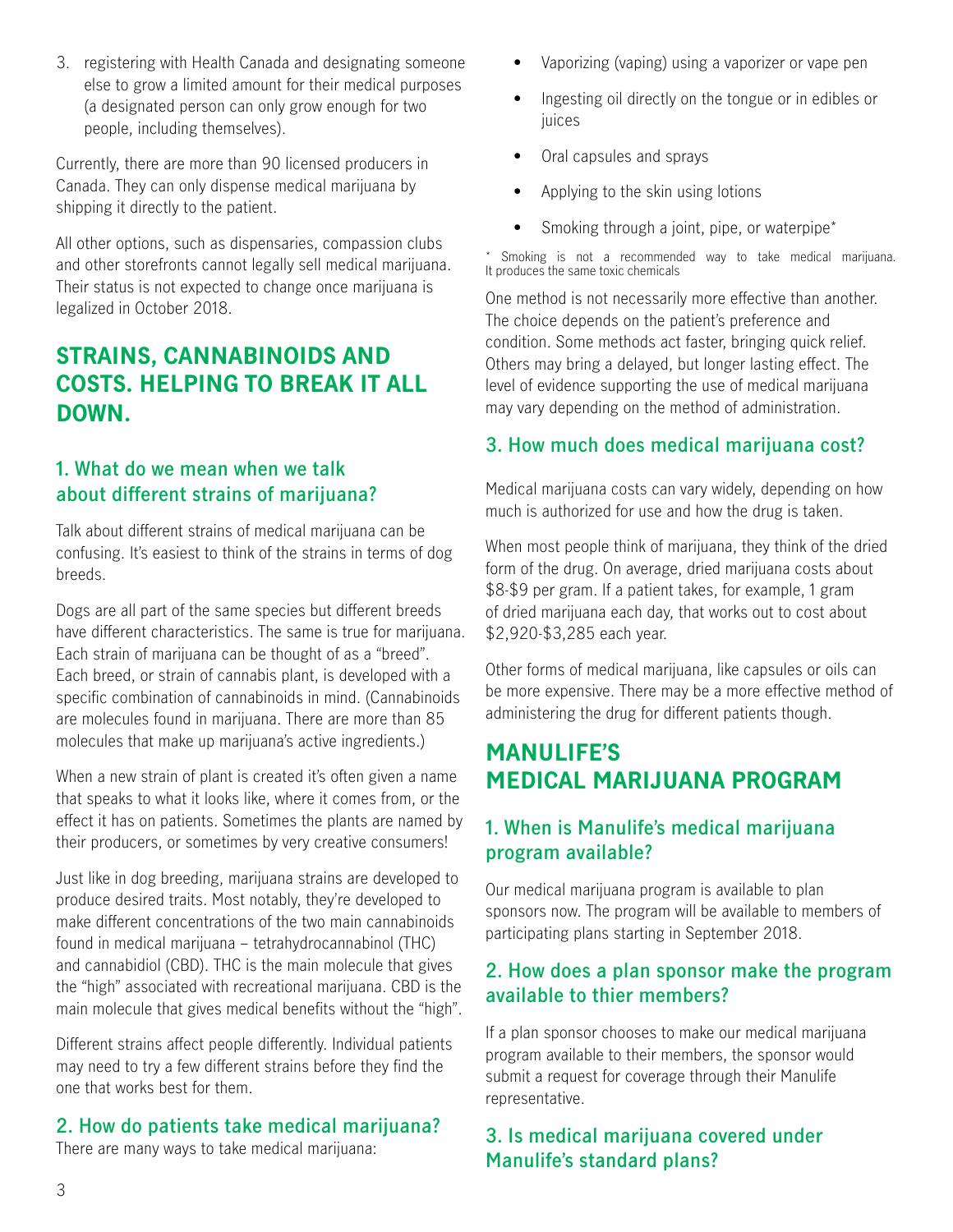<span id="page-3-0"></span>In our group benefits contracts, eligible drugs are defined as medications that are approved for use by the Federal Government of Canada. Those eligible drugs must have a Drug Identification Number (DIN). For plans that cover natural products, there must be a Natural Product Number (NPN) associated with the product for it to be eligible for coverage.

Herbal medical marijuana does not have a Health Canadaissued DIN or a NPN, so it's not eligible for coverage under our standard plans.

Claims for medical marijuana can be considered under a Health Care Spending Account (HCSA). HCSA coverage is not limited to drugs that have a DIN or NPN. To be considered eligible for coverage, a couple things need to happen:

- The medical marijuana must be bought according to the [Access to Cannabis for Medical Purposes](https://www.canada.ca/en/health-canada/services/publications/drugs-health-products/understanding-new-access-to-cannabis-for-medical-purposes-regulations.html)  [Regulationsv](https://www.canada.ca/en/health-canada/services/publications/drugs-health-products/understanding-new-access-to-cannabis-for-medical-purposes-regulations.html)i
- The member must provide a copy of the [Authorization to Possess Marijuana for Medical](https://www.canada.ca/en/health-canada/services/drugs-medication/cannabis/licensed-producers/sample-medical-document-marihuana-medical-purposes-regulations.html)  [Purposes documentv](https://www.canada.ca/en/health-canada/services/drugs-medication/cannabis/licensed-producers/sample-medical-document-marihuana-medical-purposes-regulations.html)ii, issued by Health Canada

## **4. Can medical marijuana continue to be covered through a health care spending account?**

Yes. Medical marijuana is currently eligible for coverage under a Health Care Spending Account (HCSA). This hasn't changed.

Reimbursement under the HCSA isn't ideal though. The HCSA doesn't include strong claims controls. It also doesn't include the additional support members will get through active case management – that's only available through our medical marijuana program. HCSA coverage reimburses medical marijuana claims for all medical conditions – clinical evidence to support its use isn't needed.

## **5. Why has Manulife developed a medical marijuana program?**

While medical marijuana has been a valid treatment option in Canada for many years, there's now increased awareness about how it can offer relief for some people who have specific medical needs.

It's becoming more understood and accepted as a treatment option. So, we wanted to give our plan sponsors a controlled, responsible and caring way to support members who have a medical need for marijuana.

Choosing the medical marijuana treatment that best meets each patient's needs is very complex. Today, there are

hundreds of different strains available from over 90 different Health Canada-approved producers.

Doctors are responsible for authorizing medical marijuana. They often only indicate the specific amount to use each day. This leaves the choice of what strain to take and in what form in the hands of the patient, which can create confusion. It can also lead to reduced health outcomes.

We partnered with Shoppers Drug Mart Corporation to deliver a program that helps cut through the confusion.

#### **6. How is Manulife's medica marijuana program unique?**

Our program is the only one in the industry to offer.

- member referral to specially trained pharmacists at the Shoppers Drug Mart patient care centre,
- help with the coordination of medical marijuana distribution, and
- case management, which includes patient oversight and outreach.

Online billing support is also coming soon. When it's available, members won't have to pay up-front for medical marijuana expenses that are covered through the program.

There are many important considerations that are a part of authorizing medical marijuana. Through our unique partnership, Shoppers Drug Mart Corporation will offer plan members who have been approved for medical marijuana coverage guidance, so they can be confident in their choice of treatment.

#### **7. How does Manulife's medical marijuana program work?**

If a plan sponsor chooses to help its members get coverage through their benefits plan, a request can be made through their Manulife representative. The program applies both claims controls and active case management – giving our sponsors a responsible way to support members who have a medical need for marijuana.

Any requests for coverage will go through our prior authorization process. This process lets us confirm the member has tried other appropriate treatment options, but hasn't responded well to them. Medical marijuana coverage will be approved if a doctor authorizes it for a condition where there is evidence supporting its use, such as.